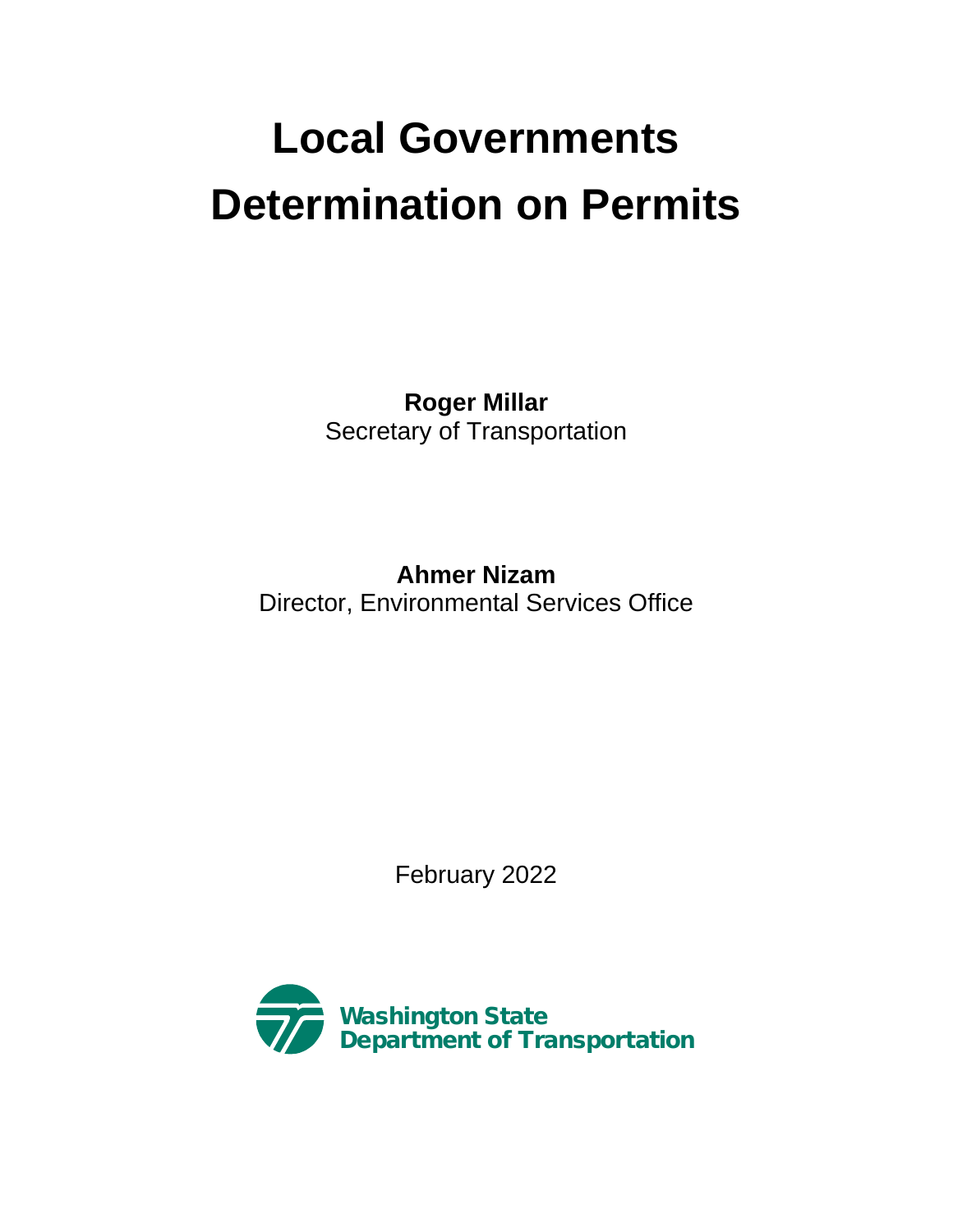## RE: RCW 47.01.485 (2) – Report on local governments taking longer than 90 days to make a final determination on permits

The 2015 Legislature directed the Washington State Department of Transportation (WSDOT) to track and report any permit application for a project, with an estimated cost of less than five hundred million dollars on a state highway, that took more than 90 days for local governments (cities, towns, code cities, and counties) to process following the submission of a complete application. RCW 47.01.485 (2) states:

"The department must report annually to the governor and the transportation committees of the house of representatives and the senate in compliance with RCW 43.01.036 regarding any permit application that takes longer than the number of days identified in subsection (1) of this section to process."

## WSDOT Response

The timeframe for this report is for permit application packages submitted between October 3, 2020 and October 2, 2021. Staffing adaptations due to COVID-19 contributed to some of the local government permit processing delays. Based on information from WSDOT's regional offices, for the timeframe stated above, eight WSDOT permit submittals took local jurisdictions more than 90 days to process.

| Project name                                                         | Project<br>cost<br>(millions) | Local<br>jurisdiction | Permit type                                                                                                                                        | <b>Calendar</b><br>days to<br>process<br>permit | Why did it take over 90 days?                                                                                                                                                                                                                                                         |
|----------------------------------------------------------------------|-------------------------------|-----------------------|----------------------------------------------------------------------------------------------------------------------------------------------------|-------------------------------------------------|---------------------------------------------------------------------------------------------------------------------------------------------------------------------------------------------------------------------------------------------------------------------------------------|
| SR 525/<br>Mukilteo<br>Multimodal<br>Project                         | 187.3                         | City of<br>Mukilteo   | Shoreline<br><b>Conditional Use</b><br>Amendment 1 -<br>Retaining 390<br>$ft^2$ of trestle<br>Amendment 2-<br><b>Public Address</b><br>system use. | 216<br>325                                      | Two shoreline permit<br>amendments were submitted to<br>Ecology separately and<br>consecutively. There were delays<br>due to city staffing shortages,<br>COVID, and lengthy internal city<br>review prior to Ecology<br>submission.                                                   |
| SR 167/I-5 to<br>SR 509 - New<br>Expressway<br>(Stage 1b)<br>Project | 400                           | City of<br>Tacoma     | <b>Critical Areas</b>                                                                                                                              | 207                                             | The city requested additional<br>information after application was<br>submitted and deemed<br>complete. It is common for<br>agencies to request additional<br>information about large/complex<br>WSDOT projects. There were<br>delays due to city staffing<br>shortages and COVID-19. |
| SR 167/I-5 to<br>SR 509 - New<br>Expressway<br>(Stage 1b)<br>Project | 400                           | City of Fife          | Shoreline<br><b>Conditional Use</b><br>and Critical Areas<br>Permit                                                                                | 205                                             | The permit required a hearing<br>and the city requested additional<br>information after application was<br>submitted and deemed<br>complete. It is common for<br>agencies to request additional                                                                                       |